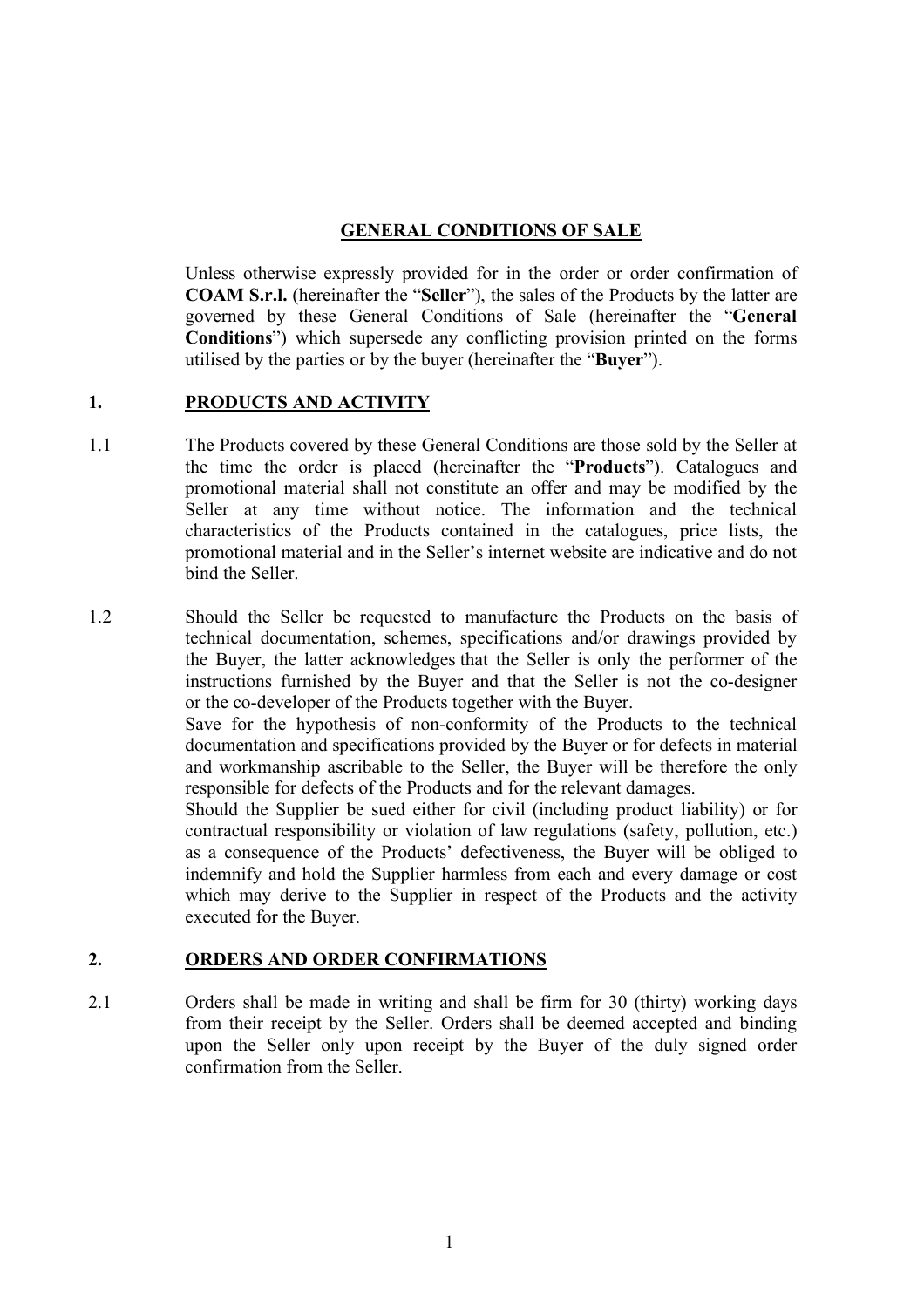- 2.2 Should the order confirmation contain modifications in respect of the order, such modifications shall be deemed accepted by the Buyer after five (5) days of receipt thereof unless notice of disagreement is given within the above period.
- 2.3 Seller shall have the right, even after confirmation of the order, to introduce any modification to the Products that it may deem necessary or appropriate, without the Buyer being entitled to raise any complaint. However, should any such modification cause material variations in the characteristics of the Products, the Buyer will be entitled to withdraw from the relevant sale contract by giving written notice by registered mail thereof within 10 (ten) days of receipt of Seller's written communication. In no event shall Seller be bound to offer any modified or improved Products to the Buyer after the order is placed by the latter.

# **3. PRICES**

- 3.1 Unless otherwise indicated in the order confirmation, prices of the Products are those indicated in Seller's prevailing price list as of the date of receipt of the order. Such prices are expressed in Euros, V.A.T. or other sales tax or duty excluded.
- 3.2 In case of substantial variations in the costs (in particular, without limitation, costs of materials and workmanship), or in case of any other fact or circumstance which may affect the price of Products during the execution of the contract, prices may be varied by Seller even after confirmation of the order, should delivery take place beyond the agreed date for any reason not directly ascribable to it.
- 3.3 Unless otherwise agreed upon in writing, prices are for delivery EX-Works Seller's offices in Mellaredo di Pianiga (Venezia) (EX Works - Incoterms 2000) and do not include shipping, transport and insurance costs of the Products or any other material and/or any other cost after delivery in Mellaredo di Pianiga (Venezia), which shall remain for the reseller's sole account. Any special packaging is to be quoted separately by the Seller, as Products are supplied with standard packaging.

# **4. PAYMENT**

4.1 Terms and methods of payment are those indicated in the Seller´s order confirmation, unless subsequently modified by an express declaration of the Seller.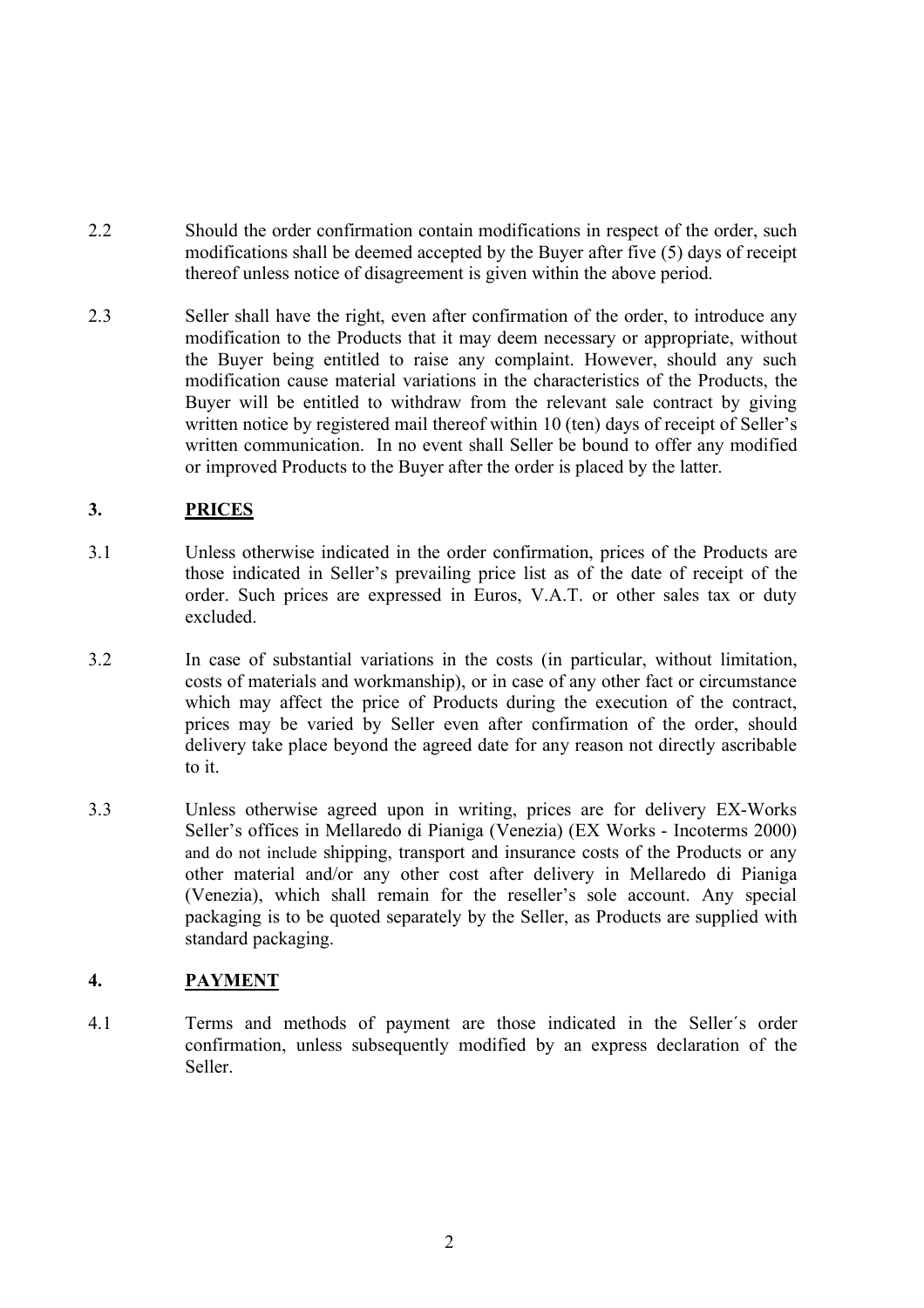- 4.2 Irrespective of what set out in the order confirmation, payment shall be deemed effected at Seller's offices. The delivery of bills of exchange, cheques or other negotiable instruments by the Buyer shall not be considered as payment nor determine the shifting of the place of performance or the novation of the original obligations. All costs for issuance of the bills of exchange, cheques or other negotiable instruments including all relevant banking expenses, are for the Buyer's account.
- 4.3 Whenever a down-payment is agreed, same shall be paid by the Buyer at the time the order is signed. The down-payment shall not bear interest and will be promptly reimbursed to the Buyer should the relevant order not be confirmed by the Seller within the period specified in paragraph 2.1 above.
- 4.4 In case of payment by instalments, the Buyer shall deliver to the Seller the required negotiable instruments (cheques etc.), together with any security which may have been agreed. Should the Buyer fail to honour even one instalment or diminish the security granted to the Seller, the latter shall have the right - without prejudice to what set forth under paragraph 4.6 hereunder in favour of the Seller to claim for immediate payment of the entire outstanding amount with forfeiture of any term benefit.
- 4.5. In case of payment by direct remittance, it shall be made by means of bank transfer via SWIFT - value date in favour of the beneficiary equal to the day on which payment is due – to the bank indicated by Seller.
- 4.6 In case of non-payment or delayed payment, in whole or in part, the Buyer shall be charged with interest at the rate provided for in Art. 5 of Italian Legislative Decree no. 231/2002. In such an event the Seller shall be further entitled to forthwith:
	- a) suspend the production or delivery of any Products and orders in progress;
	- b) terminate the relevant sale contract;
	- c) claim for refund of all damages suffered as a consequence of the nonpayment or delayed payment;
	- d) retain the down-payment and any other amounts so far paid by the Buyer, without prejudice to Seller's right to proceed for the recovery of any additional damages it may have suffered as a result thereof.
- 4.7 The Buyer shall not be entitled to suspend or delay any payment in case of complaints, defects of the Products or delay in delivery by the Seller.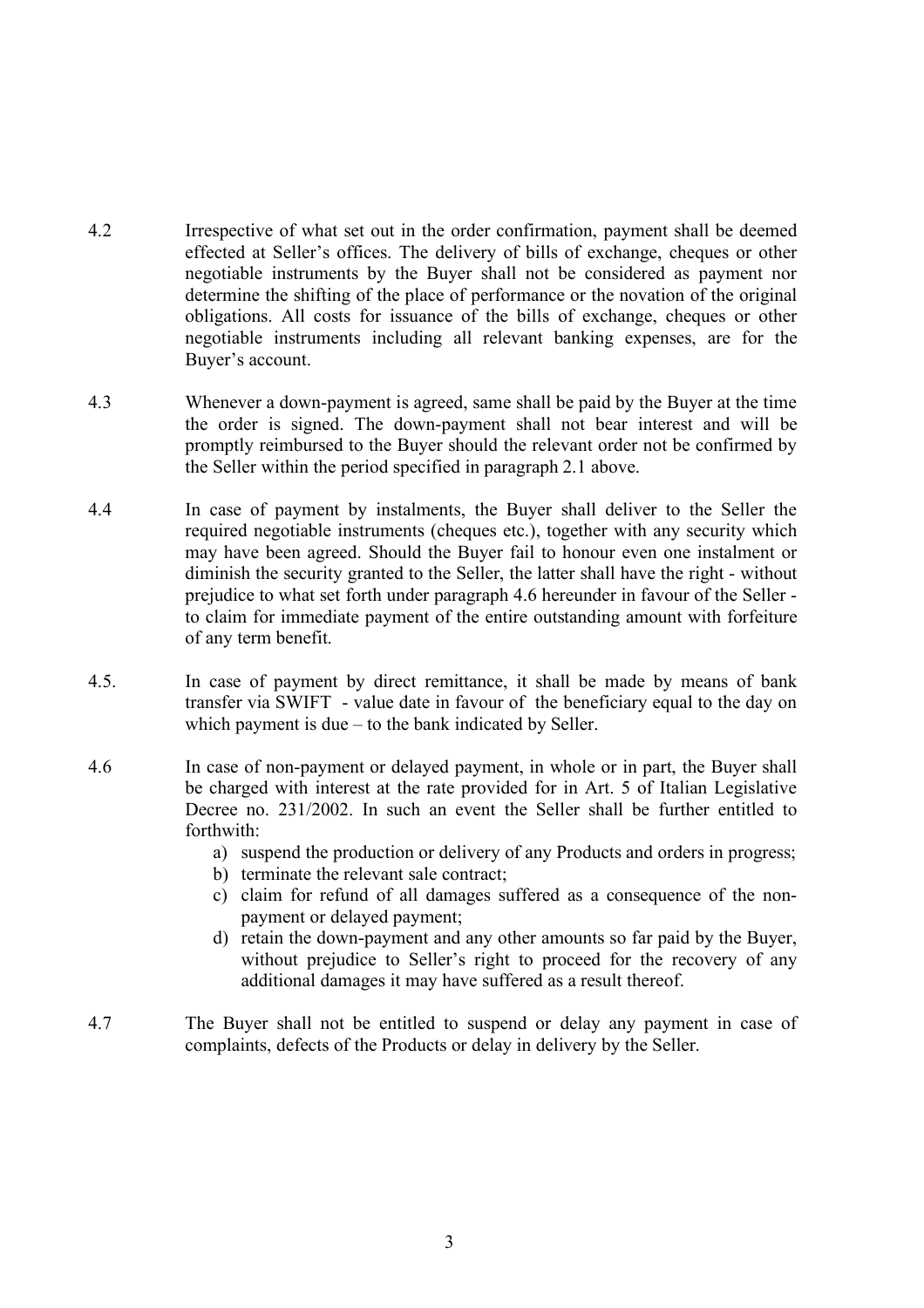4.8 The Buyer shall act as an independent contractor purchasing the Products from the Seller and reselling them in its own name and behalf. The sale of the Products from the Seller to the Buyer do not rise any exclusive territorial right for the Buyer and it does not grant the latter any right or title to be considered as distributor or concessionaire of the Seller. The resale price of the Products will be freely determined by the Buyer.

# **5. DELIVERY**

- 5.1 Regardless of what agreed upon with respect to transport costs and/or any reference to the Incoterms and/or in the purchase order or order confirmation, delivery, identification of the Products and the relevant transfer of risks shall be deemed effected EX-Works at the Seller' facilities with the placing of the Products at disposal of the Buyer at the Seller' facilities in Mellaredo di Pianiga (Venezia) (Ex-Works Incoterms 2000). If requested by the Buyer the loading of the Products can be made by the Supplier, it being nevertheless understood that the relevant costs and risk of damage of the Products during the loading operation shall be borne by the Buyer.
- 5.2. Unless otherwise expressly agreed upon by the parties, all costs regarding delivery and shipment of the Products are borne by the Buyer.
- 5.3. Time of delivery shall be calculated in working days and shall not be of the essence. Delivery periods are in no case less than 15 (fifteen) days from Seller's receipt of the order, unless otherwise expressly agreed upon by the parties. In case down-payments are agreed, the relevant delivery period shall start from receipt by the Seller of the down-payment.
- 5.4. Delivery may be suspended by the Seller (i) in case of failure by the Buyer to effect the down-payment provided for in paragraph 4.3 or even the one instalment provided for in paragraph 4.5, (ii) until all technical and administrative data and information required to properly fulfil the order are received.
- 5.5. Should Seller be prevented from meeting any delivery date due to lack or delayed deliveries on the part of the suppliers, interruption or suspension of transport or energy, strikes or union agitations or by reason of any other event beyond its reasonable control, time of delivery shall cease to run from the day of communication of the impediment to the Buyer. In case the impediment of material deliveries lasts for more than 60 (sixty) days, each party shall be entitled to terminate the contract by giving written notice to the other, without any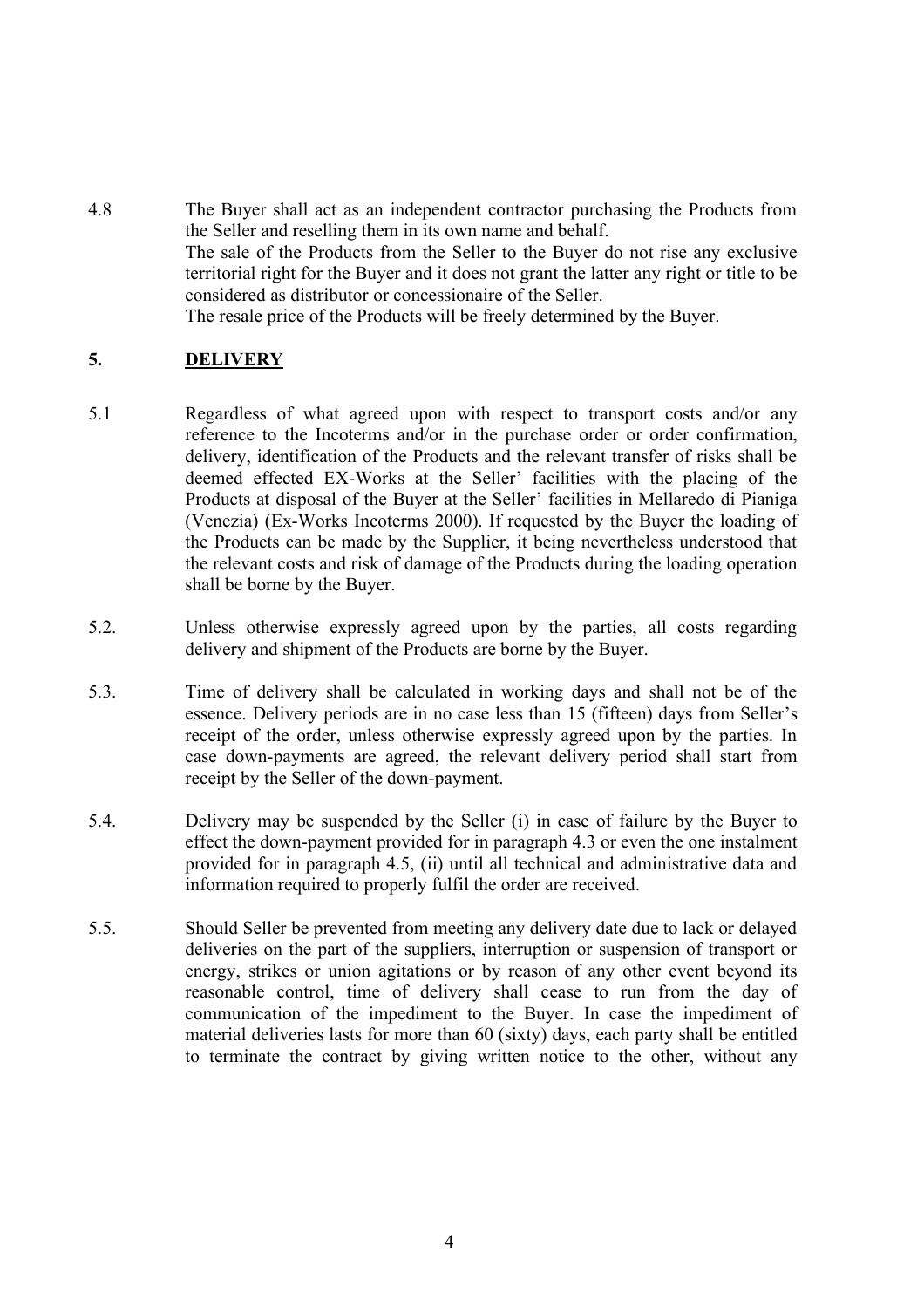compensation or indemnity being due by the Seller which will have in any case the right to have the Products already manufactured for the Buyer at the time of the communication of the impediment, duly paid by the Buyer.

#### **6. INDUSTRIAL AND INTELLECTUAL PROPERTY RIGHTS**

- 6.1 The Buyer shall not register or assign the Trademark or any other Seller's distinctive marks nor use the Trademark or other Seller's distinctive marks, trademarks, names or expressions to register domain names and/or to build internet sites or web pages, even for the purpose of the promotion and resale of the Products. The Buyer cannot insert or display the Trademark and/or the Products on its own web sites or home pages. In case of express written authorisation by the Seller, the registration is to be considered as effected on behalf of the Seller and the Trademark and/or the domain name must, therefore, be assigned back to the Seller.
- 6.2 The Client acknowledges COAM's exclusive right, titled or not also according to article 2598 of the civil code, and must keep strictly confidential and secret all information relating to the latter and to the know-how as well as show-how utilised by COAM in the manufacture of the Products: consequently the Client cannot deposit or register, as its own or third parties exclusive industrial and intellectual property right, tangible and/or intangible assets such as inventions or technical solutions realised by COAM.

All rights relating to drawings, technical specifications and documentation supplied by COAM will remain the exclusive property of COAM.

# **7. NON-COLLECTION**

Except as otherwise communicated by the Seller, the Buyer shall collect the Products on the day indicated in the order confirmation. After 10 (ten) days have elapsed without the Buyer having collected the Products, the Seller shall be entitled to forthwith terminate the sale contract by giving written communication thereof to the Buyer, save – in any case - for Seller's right to claim payment of the penalty fee provided for under paragraph 8 herebelow, as well as compensation of any further damage it may have suffered as a consequence of non-collection of Products by the Buyer. The Seller shall be further entitled to definitely retain the down-payment and any instalments so far paid by the Buyer and sell the Products to third parties by giving notice to the latter of the terms and conditions of the sale at least 10 (ten) days in advance. Any difference between the contractual price (increased by any custody and preservation costs) and the price actually recovered from the sale shall constitute a debt of the Buyer and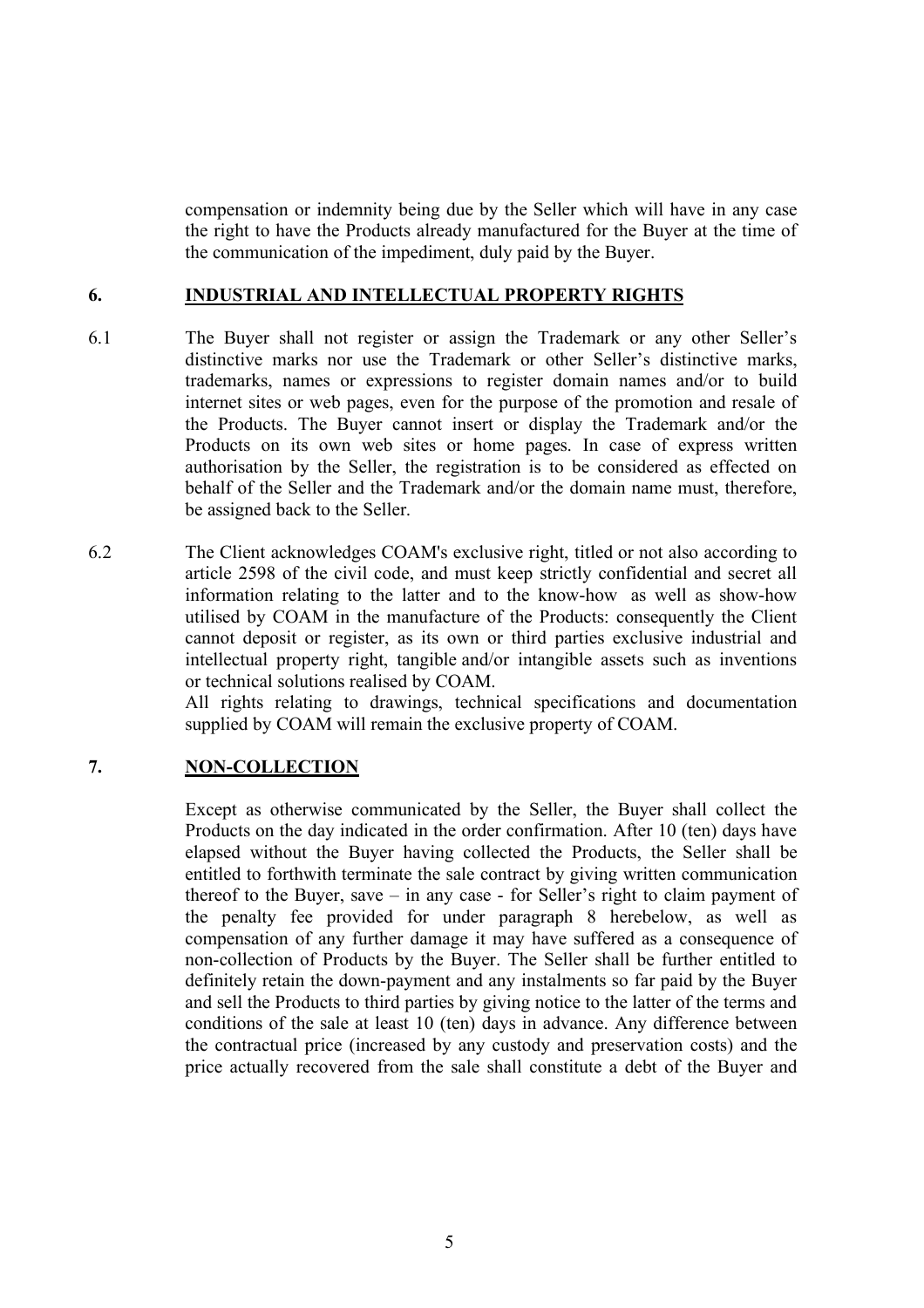shall yield interest at the rate set forth in paragraph 4.6 above.

## **8. PENALTY CLAUSE**

In case of cancellation by the Buyer of a firm and/or confirmed order as well as in case of non-collection of the Products by the Buyer, the latter shall pay to the Seller a penalty fee equal to 20% (twenty per cent) of the value of the cancelled order and/or non-collected Products, without prejudice to Seller's right to claim compensation of any further damages suffered in connection therewith.

## **9. WARRANTY**

- 9.1 Seller warrants that the Products are free from defects in and workmanship under normal use and maintenance and that they conform with the prototypes or drawings approved by the Buyer, should it be the case. NO FURTHER EXPRESS OR IMPLIED WARRANTY, WHETHER BY OPERATION OF LAW OR CONVENTIONAL, INCLUDING BUT NOT LIMITED TO ANY WARRANTY OF MERCHANTABILITY AND/OR FITNESS FOR SPECIFIC PURPOSES, IS GRANTED BY THE SELLER TO THE BUYER.
- 9.2 The warranty shall not apply in case of (i) Products damaged in transit, (ii) improper installation and/or assembly, improper use and improper maintenance, repairs or interventions of the Products, (iii) damages caused by accident, fire or other casualty or negligence not ascribable to the Supplier, (iv) failures resulting from tampering or modifications of the Products not effected by the Seller, (v) damages occurred during repair and/or replacement operations not effected by the Seller, (vi) normal wear and tear, (vii) use of non-original spare parts, (viii) damages incurred as a result of non compliance with COAM's technical manual and relevant use and maintenance instructions, (ix) damages incurred during Buyer's default in payment.
- 9.3 The Buyer shall, subpoena of forfeiture, examine the Products immediately after arrival and notify, subpoena of forfeiture, the Supplier of any incomplete or nonconforming consignments as well as of any patent defects discovered by it and/or its customers without delay and in any case not later than 8 (eight) days thereafter,

clearly indicating the defective Product, the Product code, the relevant consignment lot and delivery date and the nature of the defect.

Likewise, hidden defects shall be notified, subpoena of forfeiture without delay and in any case no later than 8 (eight) days from discovery by the Buyer and/or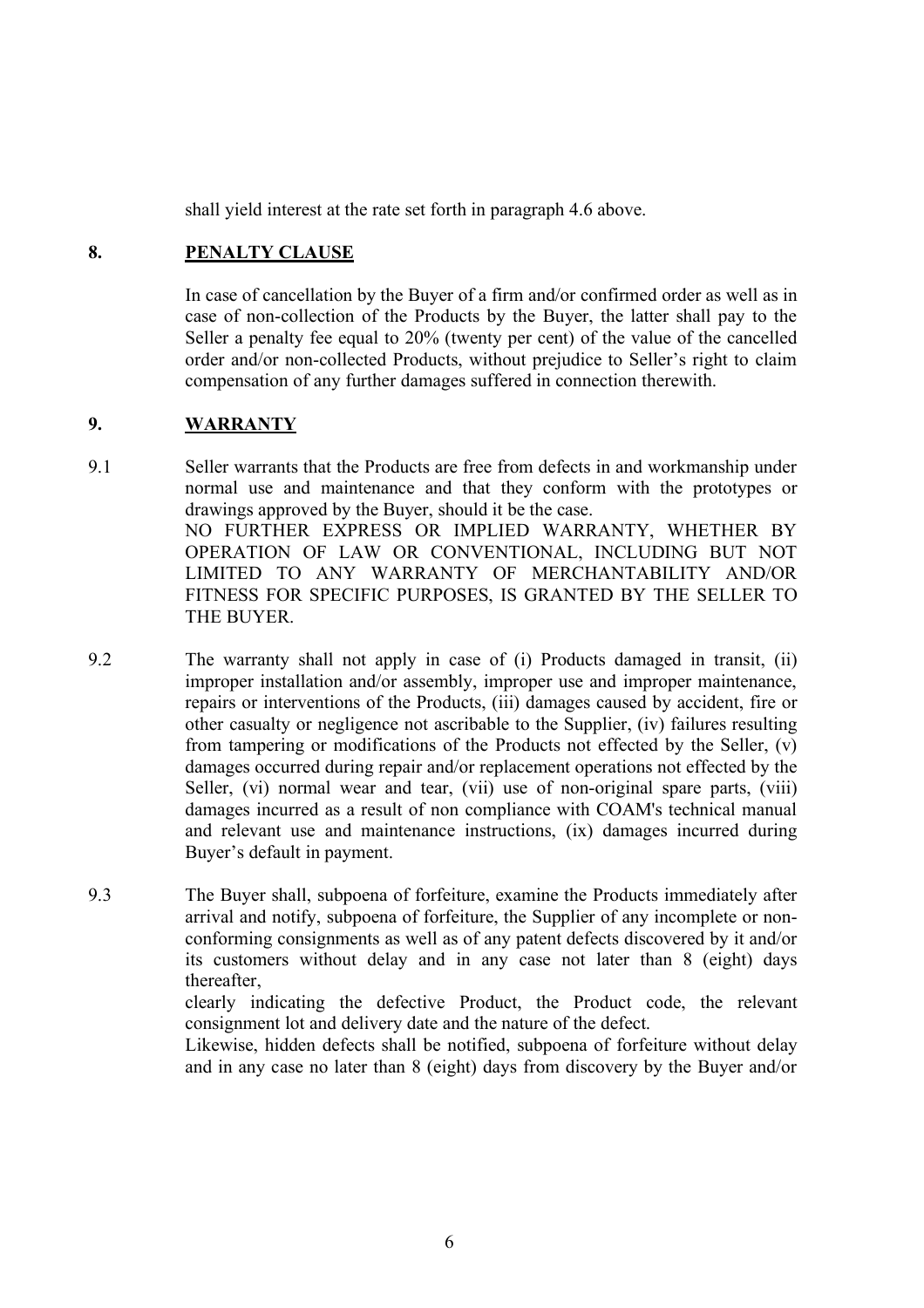its customers, clearly indicating the defective Product, the Product code, the relevant consignment lot and delivery date and the nature of the defect. In no event shall the agents, buyers or intermediaries of the Seller be entitled and have the authority to represent and bind the latter towards the Buyer or any third party. For the purposes hereof any notice of complaint for defects in the Products will, therefore, be of no effect if made to the Seller's agents, buyers or intermediaries.

- 9.4 The Buyer shall hold the defective Products at Seller's disposal for a reasonable period of time in order to permit the inspection thereof and no returns are allowed without the latter's prior written authorisation. Upon Seller's request, the replaced parts shall be returned at the latter's facilities in Mellaredo di Pianiga (Venezia) as place of destination under "delivered duty paid" term (DDP Incoterms 2000).
- 9.5 Should any defect be notified timely and acknowledged by the Seller, it will repair or replace - at its sole discretion - within the usual time required therefore the defective Products free of charge EX Works COAM S.p.a. in Mellaredo di Pianiga (Venezia) (Incoterms 2000), ANY OTHER INTERVENTION AND REMEDY AS WELL AS ANY RESPONSIBILITY FOR DIRECT, INDIRECT, INCIDENTAL OR CONSEQUENTIAL DAMAGES BEING, TO THE EXTENT PERMITTED BY LAW, EXPRESSLY EXCLUDED AND WAIVED BY THE BUYER, INCLUDING, WITHOUT LIMITATION, THE RIGHT OF REDRESS PROVIDED FOR BY ARTICLE 131 OF THE ITALIAN CONSUMER CODE.
- 9.6 The warranty hereof shall be valid for a period of 12 (twelve) months from assembly and start-up of the Products at the Buyer' factory and in any case for a period not longer than 36 (thirty-six) months from the date of delivery of the Products to the Buyer. It is however agreed that with regard to components and/or products which are not manufactured by the Seller as the electric and electronic parts, the relevant warranty of the Seller to the Buyer shall be limited to the content and the duration of the warranty respectively given by the third party to the Seller.
- 9.7 In case of warranty interventions, travel and board and lodging costs for Seller's personnel are for the Buyer's account. Should the intervention not take place during the warranty period warranty, the Seller shall be further entitled to a daily consideration for each technician sent to the Buyer on the basis of the rates normally charged by the Seller.
- 9.8 In case of repair or replacement of the defective parts a new 6 (six) month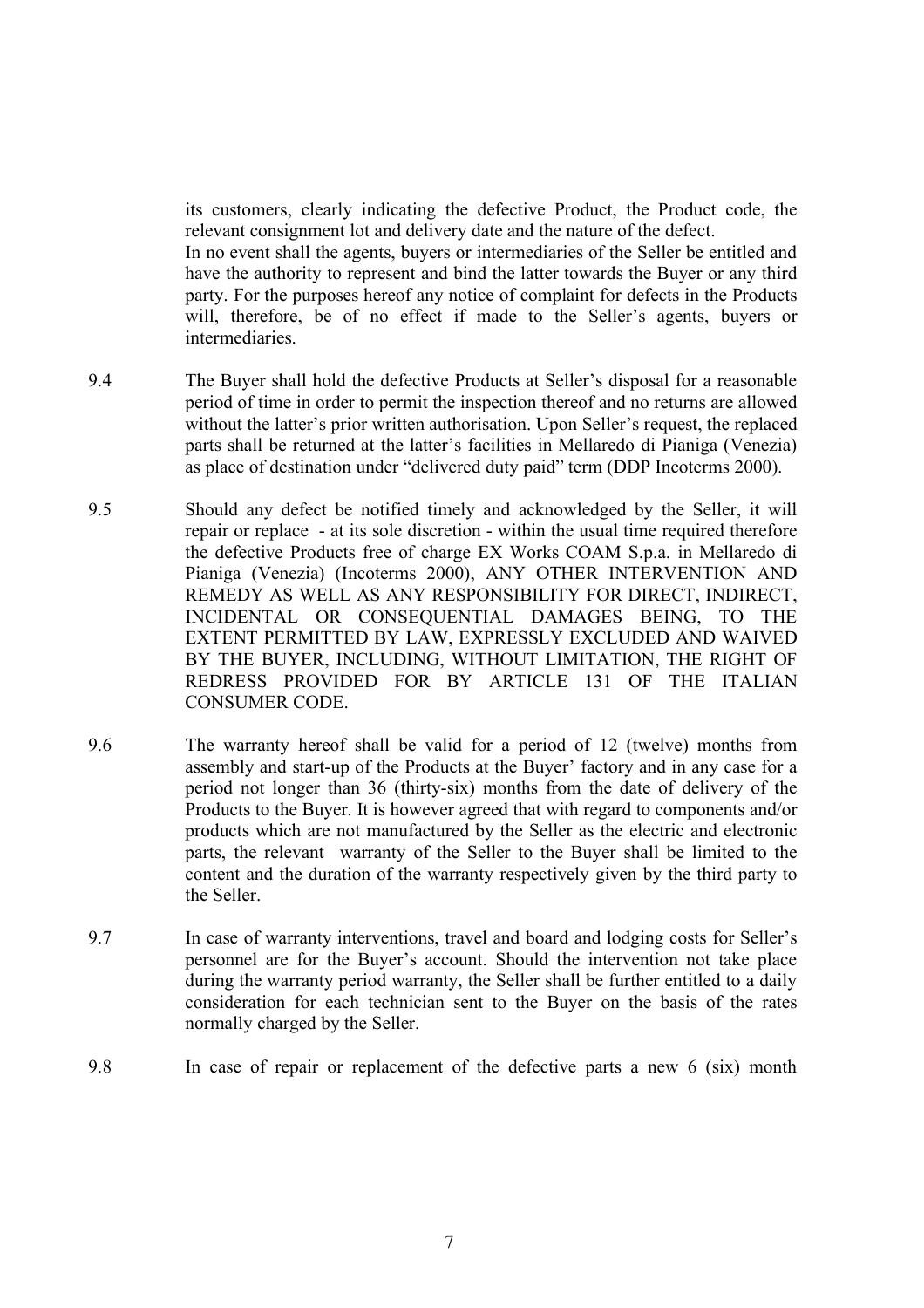warranty period, limited solely to the repaired or replaced parts, will commence to run. Should such warranty expire before the expiration of the original warranty period stated in article 9.6, such warranty for the repaired or replaced parts will automatically be extended until the date of expiration of the term indicated in article 9.6.

- 9.9 The Seller warrants, either directly or through third parties, the supply of spare parts for a maximum period of 5 (five) years from discontinuance of production of each Product model.
- 9.10 The installation and/or assembly of the Products and start-up operations shall be performed by the Client or its customer in compliance with COAM's technical manual and relevant use and maintenance instructions. The Client will therefore be responsible for all damages to persons or property occurred during the installation and/or assembly of the Products and start-up operations. To this extent the Client declares to have executed an appropriate insurance policy.

### **10. TERMINATION CLAUSE**

Without prejudice to any express provision on termination contained in these General Conditions, the Seller shall have the right to terminate at any time the sale contract in case of breach or failure by the Buyer to perform or observe any material terms and conditions thereof, provided said breach or failure is not cured within 15 (fifteen) days of receipt of the relevant notice of complaint. In such an event, the Client shall pay COAM a penalty equal to 20% (twenty per cent) of the outstanding price, without prejudice to the latter's right to claim for compensation of any further damages suffered therefrom.

#### **11. RETENTION OF TITLE**

All Products delivered by the Seller to the Buyer are subject to the retention of title clause hereof, although not mentioned in the relevant order confirmations or in other documents of the Seller.

The Products shall remain the property of the Seller until the invoiced price and any other pertinent obligation of the Buyer have been fully discharged by the latter. In case of lack of or delay in payment and/or breach of duty by the Buyer, the Seller shall automatically be entitled to terminate the relevant sale contract and/or claim back the Products without any notice period being due. In such an event the Buyer shall be under the obligation to immediately return the Products to the Seller.

As long as the property has not passed to it, the Buyer shall be bound to treat the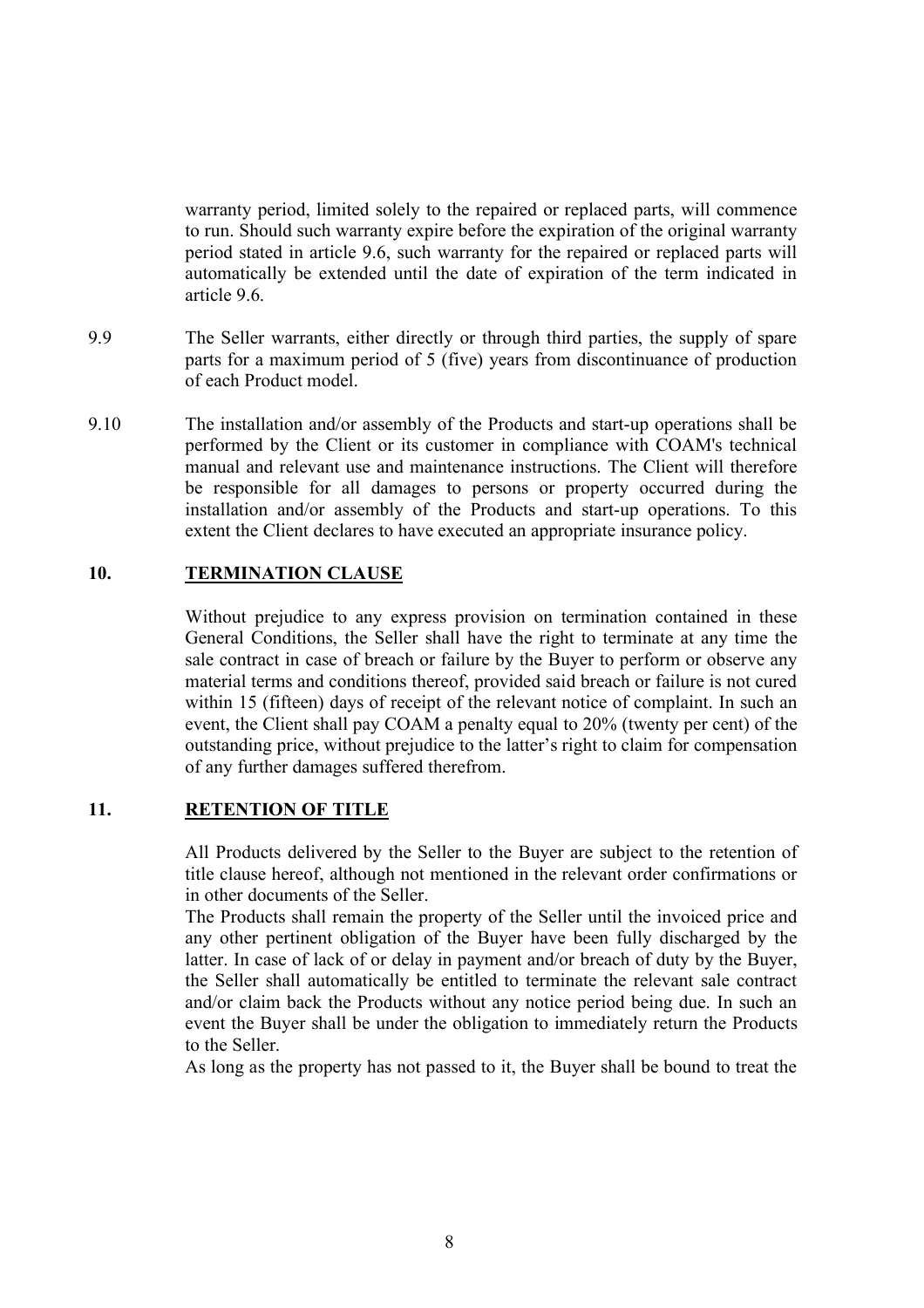Products with the utmost care, have them insured at its own cost against theft, vandalism and any damages caused by fire, water or other acts of God for an amount at least equal to the purchase price, notify the Seller in writing and without delay of any levy of execution or interference by a third party and immediately inform in writing the third party of the existence of the retention of title in favour of the Seller. To the extent the third party is not able to reimburse the Seller the full cost sustained for asserting its claim, the Buyer shall be liable for and will refund the Seller any such amount promptly upon receipt of Seller's written request.

All necessary inspections and maintenance interventions on the Products shall be for the Buyer's account. The above notwithstanding, the Buyer is entitled to sell the Products even prior to passage of title, provided (i) a retention of title clause substantially in the form hereof has been previously agreed upon between the Buyer and its customer and (ii) the relevant sale price has been insured against default. The Buyer hereby irrevocably assigns to the Seller, who accepts, all claims under any such resale contract and relevant insurance policy, said assignment being valid and enforceable also in case the Products have been processed by the Buyer prior to resale. Even after assignment to the Seller and without this affecting or impairing the latter's rights thereunder, it will be the duty of the Buyer to collect payment from its customers and/or the insurance company on Seller's behalf. The Seller will, therefore, not enforce any assigned claim as long as the Buyer fulfils its obligations, pays without delay, no insolvency petition is filed by or against it and no material deterioration of its financial and/or patrimonial situation has occurred. In case of delay in payment or upon Seller's written request the Buyer shall promptly instruct in writing the customer to whom the Products under retention of title have been resold to effect payment directly to the Seller. A copy of any such instructions will simultaneously be transmitted to the Seller. Upon Seller's demand the Buyer shall further deliver it all supporting documents which are necessary or useful to enforce the assigned claims or assert Seller's rights under this retention of title clause.

As long as the property has not passed to the Buyer any treatment, processing or transformation of the Products shall be deemed to have been carried out on behalf and in the interest of the Seller and the retention of title in favour of the Seller shall automatically apply to the processed Products. Likewise, in case any Product is processed with other items not belonging to the Seller, the latter shall automatically acquire joint ownership of the new product in proportion to the market value of the Product to the aggregate value of the other items at the time of processing. The same applies in case of commingling.

According to art. 11 of the Legislative Decree of 9.10.2002 n. 231 in the event of payment by instalments, the Buyer undertakes to subscribe a copy of each invoice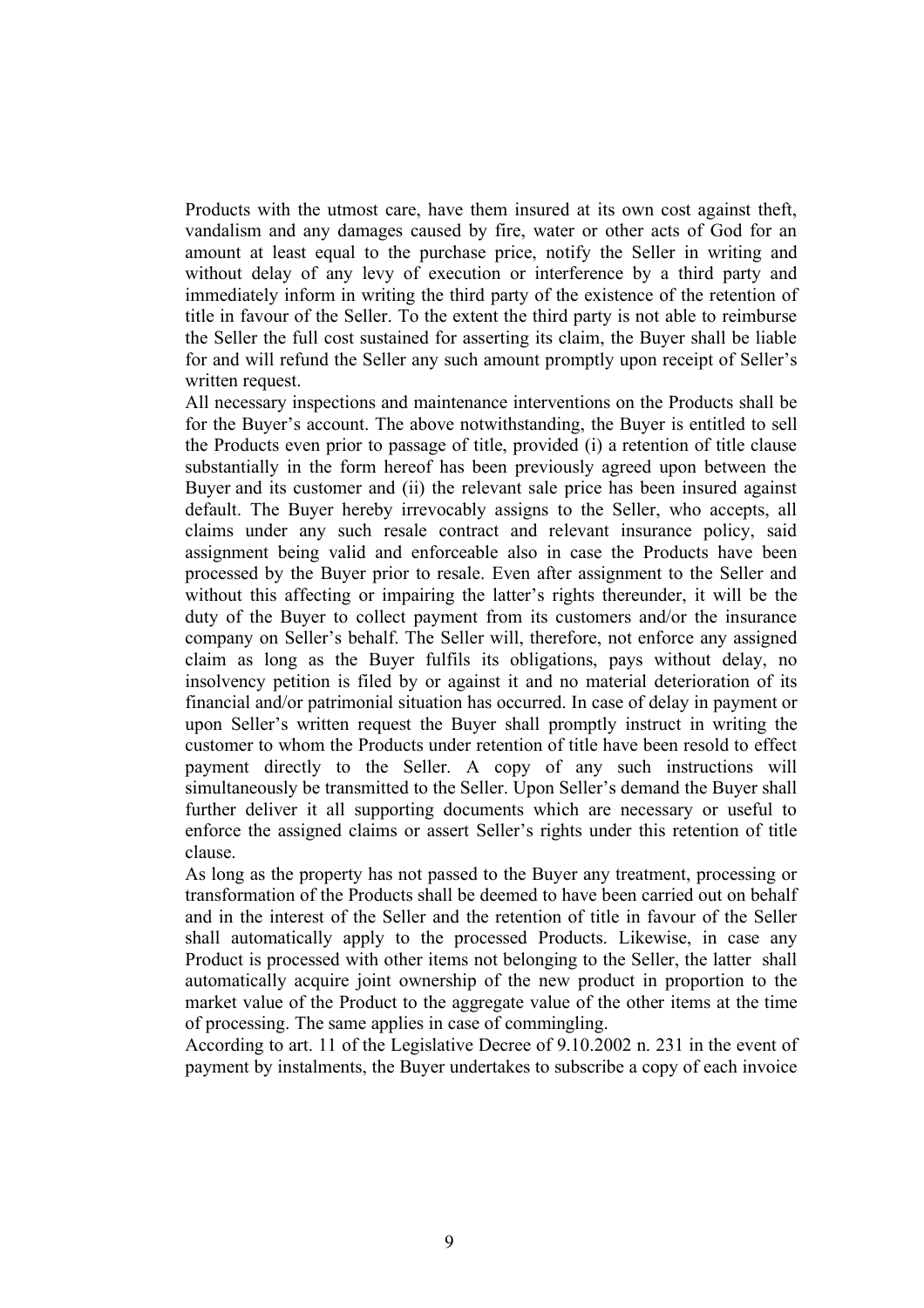received by the Seller, reading as follows: "*payment by instalments with retention of title (vendita a rate con riserva di proprietà) ex. art. 1523 cc*", and to return it to the Seller by registered mail.

In the event this retention of title clause is invalid, in whole or in part, according to the law of the country where the Products are situated, an equivalent security according to such law is considered as agreed between the parties. In such an event, the Buyer shall take all steps and carry out all formalities necessary to put in place such security and preserve the rights of the Seller. The same applies in case any claim assigned to the Seller is invalid or unenforceable, in whole or in part, under applicable law. Upon request of the Buyer, the Seller shall exempt the securities to which it is entitled as far as their value exceeds the claims´ value to be secured by more than 10%.

#### **12. TAXES, COSTS AND TRANSFER OF RISK**

Regardless of what may be agreed with respect to transport costs, discounts or other, and/or regardless of any reference to the Incoterms contained in the sale documentation of the Parties (i) any cost, tax or duty relevant to the sale of the Products including the costs of all customs formalities (as well as duties, taxes, and other official charges payable upon exportation of Products from Italy and or importation into the territory of the Buyer) must be borne by the Buyer, (ii) delivery, identification of the Products and the relevant transfer of risks shall be deemed effected at the Seller's facilities with the placing of the Products at disposal of the Buyer.

# **13. GOVERNING LAW**

The sales contract ruled by these General Conditions shall be governed by the laws of Italy, the application of the April 11, 1980 Vienna Convention on International Sale of Goods being expressly excluded (except for what set forth in Article 11 thereof with respect to the form of the contract).

#### **14. COMPETENT JURISDICTION AND ARBITRATION**

14.1 Any dispute between the Parties concerning supplies governed by any order and/or order confirmation of the Seller and/or governed by these General Conditions will:

> a) in case of Buyers with registered offices within the European Union or in Switzerland, be submitted to the sole jurisdiction of the Courts of Padova, Italy;

> b) in case of Buyers with registered offices outside the European Union or Switzerland, be settled by one or more arbitrators appointed in accordance with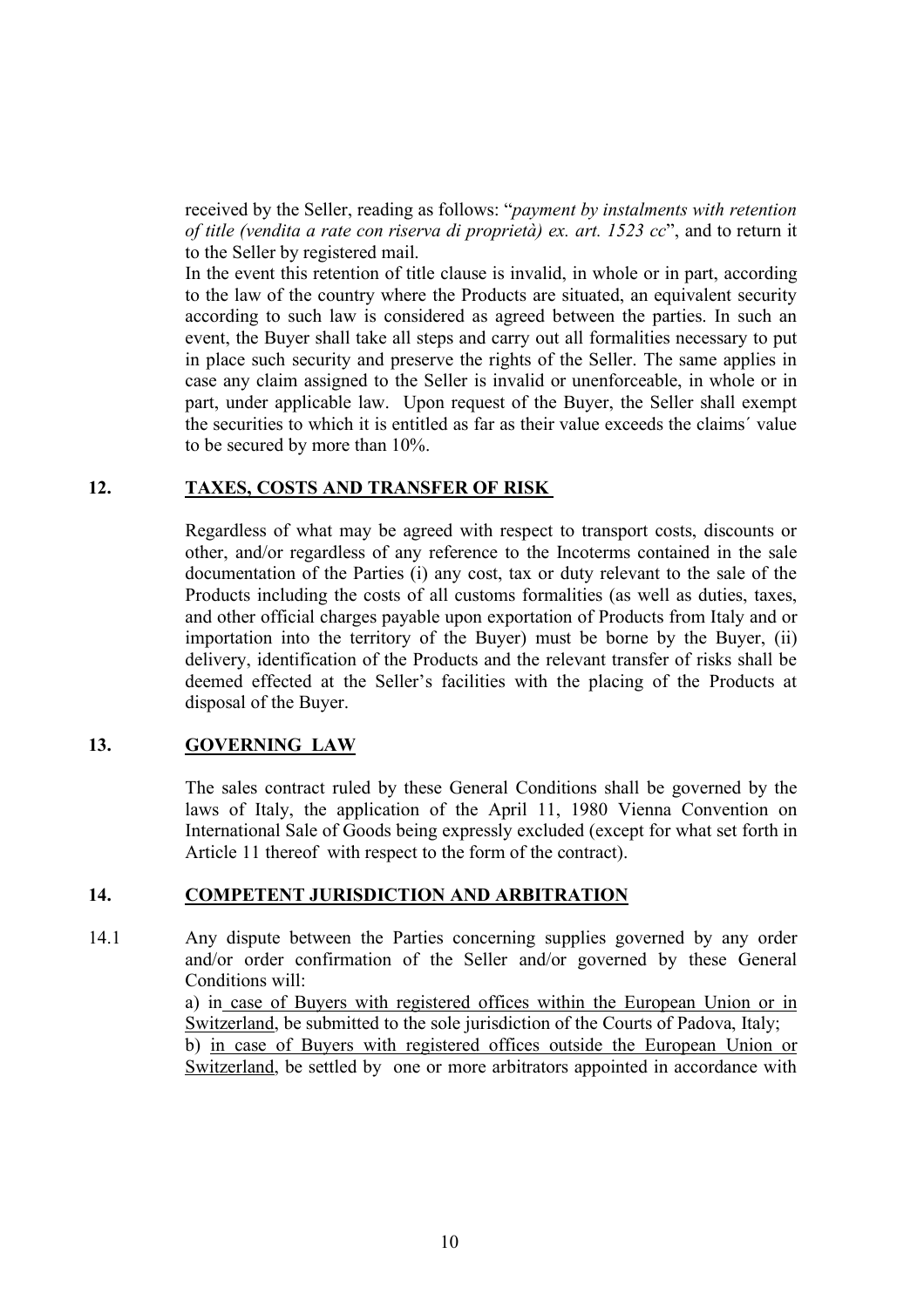the Rules of Arbitration of the National and International Chamber of Commerce of Milan, Italy. The arbitrator or the arbitrating body will decide according to the law and the award shall be deposited by the arbitrating body at the Secretary of the Chamber of Commerce of Milan within 6 (six) months from the constitution of the arbitrating body. The arbitration proceedings will be held in Padova in the English language.

14.2 As a partial derogation to what set forth under 14.1 points (a) and (b) above, the Seller will have in any case the right to act, at its sole discretion, before the competent Court where the Buyer has its registered offices.

### **15. FINAL PROVISIONS**

- 15.1 Any sale contract ruled by these General Conditions may be amended only in writing, signed by each of the parties subsequent to the date of its execution.
- 15.2 Failure by Seller to enforce at any time any of the provisions of these General Conditions or of the sales contracts ruled thereby shall not be construed as a general waiver of such provision or of the right of the Seller to thereafter enforce each and every provision contained therein.
- 15.3 In the event any of the provisions of these General Conditions or any of the clauses of the sales contracts governed thereby will be declared null and void or ineffective or contrary to law, the remaining portions thereof shall continue in full force and effect and the offending portion shall be severed therefrom.

 $\mathcal{L}_\text{max}$  , and the contract of the contract of the contract of the contract of the contract of the contract of

#### **THE SELLER THE BUYER**

The Buyer further states and declares to expressly approve, for the purposes and to the extent provided for by Articles 1341 and 1342 of the Italian Civil Code, the provisions contained in the following paragraphs of the General Conditions printed above: 1.2 (Manufacture according specifications and Buyer's responsibility), 2.2 (Tacit Acceptance), 2.3 (Modification of Products), 3.2 (Price Variation), 4.4. (Forfeiture of Term Benefit), 4.6 (Consequences of non-payment or delayed payment), 4.7 (*Solve et repete* clause), 4.8 (Resale Conditions and